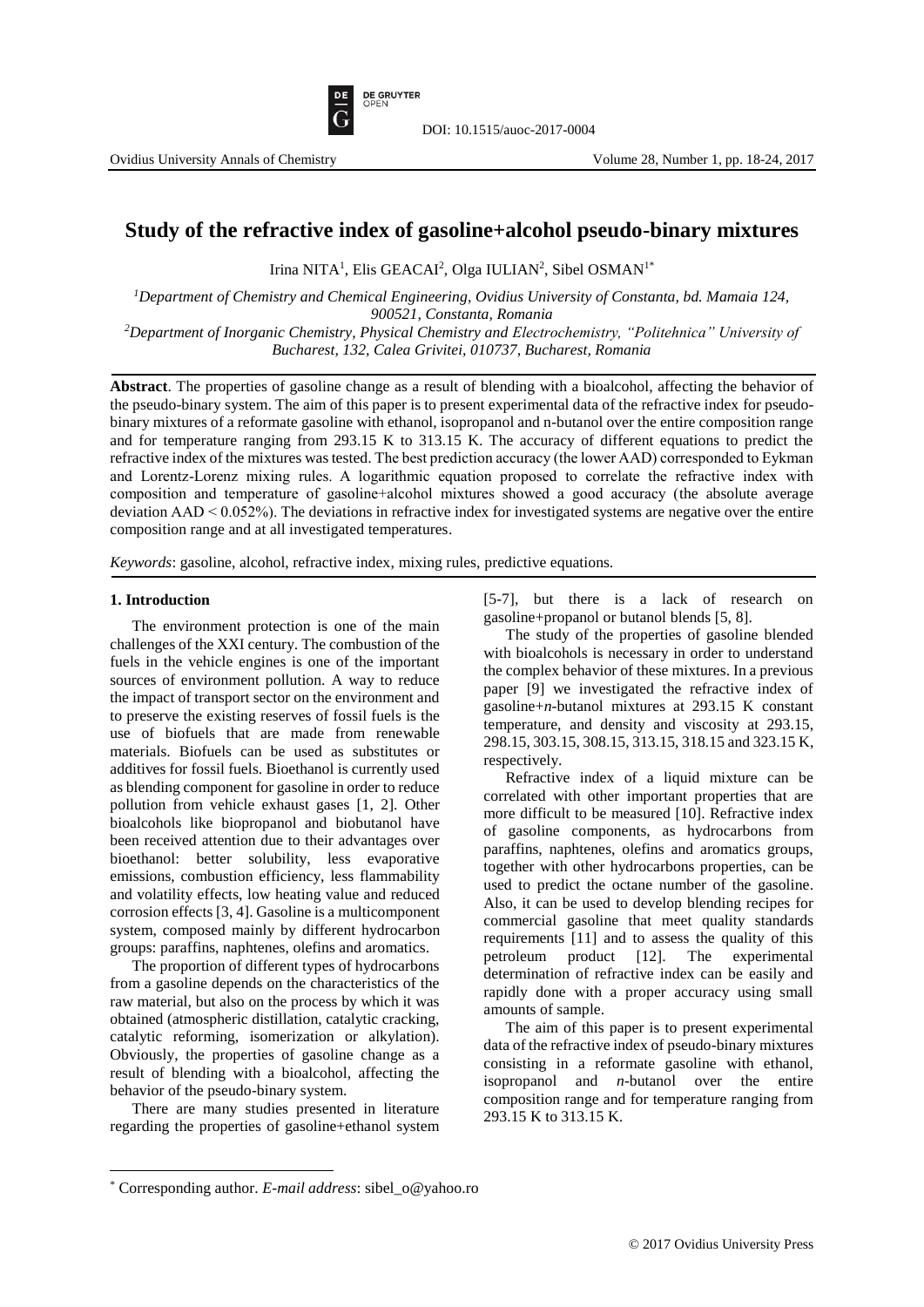The accuracy of different equations to predict the refractive index of the mixtures was assessed. The deviation in refractive index has been calculated and the results have been fitted to Redlich-Kister polynomial equation. Literature survey showed that these refractive index data are new, except our study regarding the refractive index of gasoline+*n*-butanol mixtures at 293.15 K [9].

#### **2. Materials and methods**

In this study a reformate gasoline with research octane number (RON) 95 and ethanol, isopropanol and n-butanol of 99.5%, 99.0 %, and 99.5 % purity, respectively were used. Some properties of gasoline and alcohols used in this study and their corresponding literature values are presented in Table 1. The pseudo-binary gasoline+alcohol mixtures were prepared at room temperature for various volume fractions, in order to cover the entire composition range.

| Property                                            | Gasoline | Ethanol |                          | <i>Isopropanol</i> |                          | $n$ -Butanol |                        |
|-----------------------------------------------------|----------|---------|--------------------------|--------------------|--------------------------|--------------|------------------------|
|                                                     | exp      | exp     | literature               | exp                | literature               | exp          | literature             |
| Density at 20 $\rm{^{\circ}C}$ (g/cm <sup>3</sup> ) | 0.7919   | 0.8034  | $0.7909$ <sup>[13]</sup> | 0.7851             | $0.7855^{[15]}$          | 0.8102       | $0.8101^{[17]}$        |
|                                                     |          |         | $0.7950^{[14]}$          |                    | $0.7853^{[16]}$          |              | $0.8097^{[13]}$        |
| Dynamic viscosity at 40 $^{\circ}$ C                | 0.3673   | 0.9081  | $0.829$ <sup>[18]</sup>  | 1.3236             | $1.3470^{[16]}$          | 1.7769       | $1.7696^{[21]}$        |
| (mPa·s)                                             |          |         | $0.837^{[19]}$           |                    | $1.3500$ <sup>[20]</sup> |              |                        |
| Refractive index at 20 $^{\circ}$ C                 | 1.4520   | 1.3624  | $1.362$ <sup>[22]</sup>  | 1.3766             | $1.3750$ <sup>[23]</sup> | 1.3991       | 1.3950[22]             |
|                                                     |          |         |                          |                    | $1.3752^{[24]}$          |              | 1.3991 <sup>[25]</sup> |

**Table 1.** Properties of gasoline, ethanol, isopropanol and *n*-butanol

The experimental uncertainty in volume fraction was estimated to be less than  $\pm 0.002$ . The mixtures were prepared in airtight narrow-mouth ground glass stoppered bottle, in order to minimize the evaporative losses. Refractive index  $(n_D)$  was measured with an Atago 3T refractometer coupled to a thermostated bath, on the wavelength of the sodium D line (589.3 nm) and at atmospheric pressure. The measurements were carried out in the temperature range from 293.15 K to 313.15 K at 10 degrees intervals. The uncertainty of refractive index data was of  $10^{-4}$  and the accuracy of the temperature of the thermostated bath was of ±0.05 K. The refractometer was calibrated using doubly distilled water at atmospheric pressure according to the instrument operating instructions. All the measurements for each binary mixture at working temperature were repeated three times, and the minimum value of the three measurements was selected in order to eliminate bias caused from evaporation [12].

The accuracy of different mixing rules in the prediction of the refractive index of pseudo-binary gasoline+alcohol mixtures was assessed using the following equations:

- Lorentz-Lorenz equation:

$$
\frac{n_{D}^{2}-1}{n_{D}^{2}+2} = \phi_{1} \left( \frac{n_{D1}^{2}-1}{n_{D1}^{2}+2} \right) + \phi_{2} \left( \frac{n_{D2}^{2}-1}{n_{D2}^{2}+2} \right)
$$
 (1)

where  $n_D$  is the refractive index of the mixture,  $n_{DI}$ and *nD2* are the refractive indices of the mixture components,  $\phi$ <sup>*I*</sup> and  $\phi$ <sup>2</sup> are the volume fractions of component 1 and 2, respectively;

- Gladstone-Dale equation:

$$
n_D - 1 = \phi_1(n_{D1} - 1) + \phi_2(n_{D2} - 1) \tag{2}
$$

- Newton equation:

$$
n_D^2 - 1 = \phi_1 \left( n_{D1}^2 - 1 \right) + \phi_2 \left( n_{D2}^2 - 1 \right) \tag{3}
$$

- Eykman equation:

$$
\frac{n_D^2 - 1}{n_D^2 + 0.4} = \phi_1 \left( \frac{n_{D1}^2 - 1}{n_{D1}^2 + 0.4} \right) + \phi_2 \left( \frac{n_{D2}^2 - 1}{n_{D2}^2 + 0.4} \right) \tag{4}
$$

A Krisnangkura type equation [26] was tested to represents the dependence of refractive index on both mixture composition and temperature:

$$
\ln n_D = a + b\phi_1 + \frac{c}{T} + \frac{d\phi_1}{T} \qquad (5)
$$

where  $a, b, c$  and  $d$  are fitting parameters and T is absolute temperature.

The accuracy of tested equations was evaluated using the absolute average deviation (AAD, %):

 $\mathbf{q}$ 

$$
AAD = \frac{100}{n} \sum_{i=1}^{N} \left| \frac{n_{D, \exp,i} - n_{D, cal,i}}{n_{D, \exp,i}} \right| \qquad (6)
$$

 $\sim 10^{-1}$ 

where the subscripts *exp* and *cal* at refractive index refers to the experimental and calculated values, respectively, and *N* is the number of experimental data points.

Deviation in refractive index  $\Delta n_D$  was obtained from experimental refractive index data for the mixture and pure components (1, 2):

$$
\Delta n_D = n_{D, \exp} - (\phi_1 n_{D1} + \phi_2 n_{D2}) \quad (7)
$$

The deviation in refractive index Δ*nD*, was correlated with Redlich-Kister equation: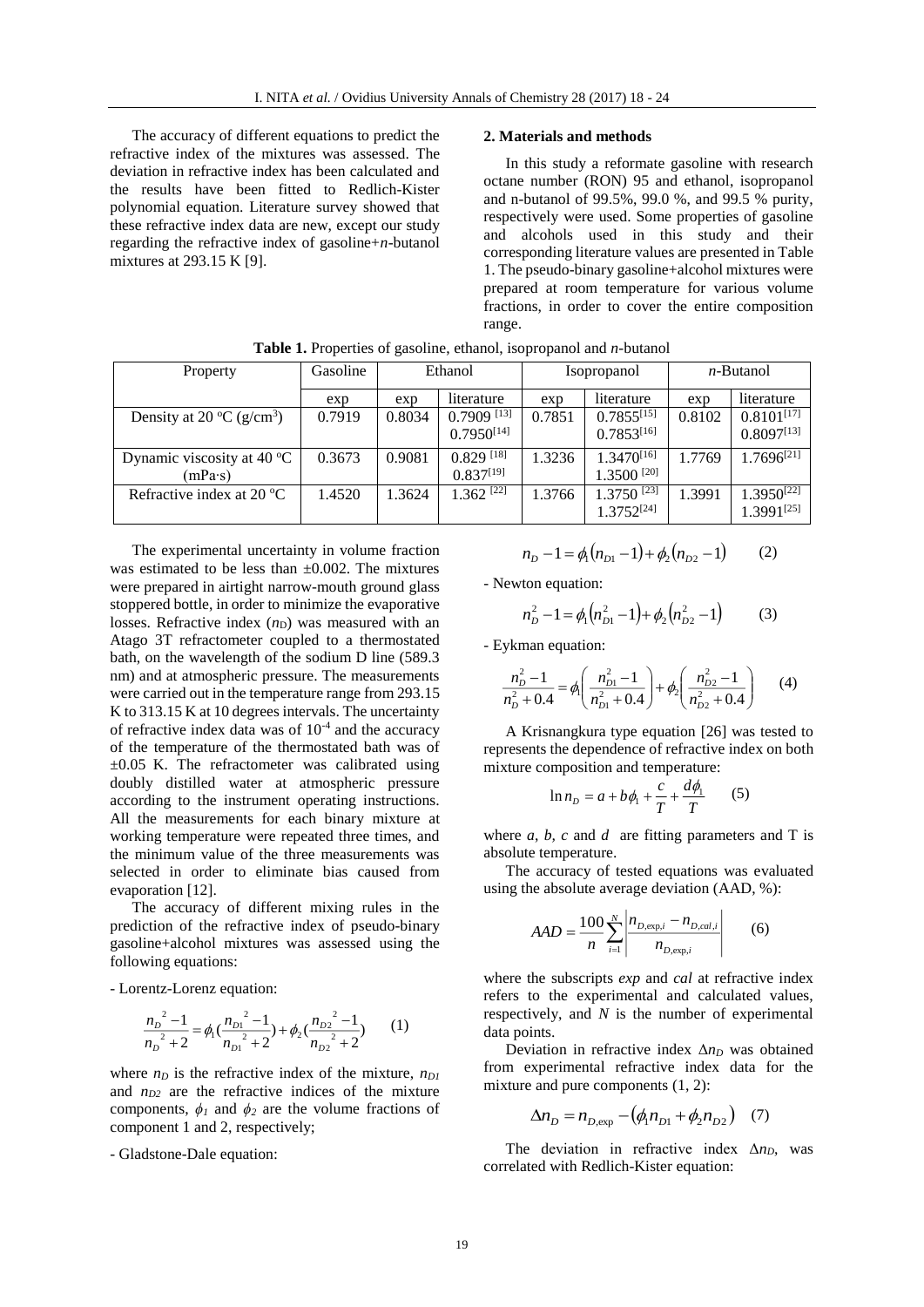$$
\Delta n_D = \phi_1 \phi_2 \sum_{k=0}^{N} A_k (2\phi_1 - 1)^k
$$
 (8)

where  $A_k$  are fitting parameters.

The values of  $A_k$  parameters were determined to minimize the standard deviation  $(\sigma)$  of the fit, defined by the equation:



**Figure 1.** Refractive index versus composition at different temperatures ( $\bullet$  =293.15 K;  $\bullet$  = 303.15 K;  $\bullet$  = 313.15 K) for: a) gasoline(1)+ethanol(2); b) gasoline(1)+isopropanol(2); c) gasoline(1)+*n*-butanol(2).

It can be observed that for all gasoline+alcohol mixtures the refractive index increases linearly with gasoline volume fraction at all temperatures. The refractive index decreases with temperature increasing for all investigated systems. It is worth to mention that a comparison of the refractive index measurements was not done in literature due to lack of published data for these investigated systems.

Linear variation of refractive indices with composition for these mixtures and the significant differences between the values of pure components recommends these kind of measurements to determine the composition of gasoline mixtures with alcohol. Based on experimental data, the accuracy of different mixing rules for refractive index prediction from the refractive index of gasoline and pure alcohols, was assessed. Table 2 summarizes the

absolute average deviation (AAD %) of the refractive index calculation using Eqs (1-4). It can be observed that the best prediction accuracy (the lower AAD) corresponded to both Eykman and Lorentz-Lorenz equations for all investigated gasoline+alcohol mixtures.

The refractive index of the gasoline+alcohol mixtures was correlated with composition and temperature using Eq. (5). The values of the empirical parameters, together with the corresponding AADs are presented in Table 3. The relatively low values of AADs (smaller than 0.052 %) between the experimental and the calculated data for gasoline+ethanol, gasoline+isopropanol and gasoline+*n*-butanol mixtures, respectively, suggest that the proposed equation satisfactorily correlates the refractive index with temperature and composition.

where *n* is the number of experimental data points and *p* is the number of fitted parameters. The optimum number of fitting parameters from Eq. (9) was determined from examination of the AAD value.

#### **3. Results and discussion**

Experimental results of refractive index variation with composition and temperature for gasoline+ethanol, gasoline+isopropanol and gasoline+*n*-butanol mixtures are represented in Fig.1.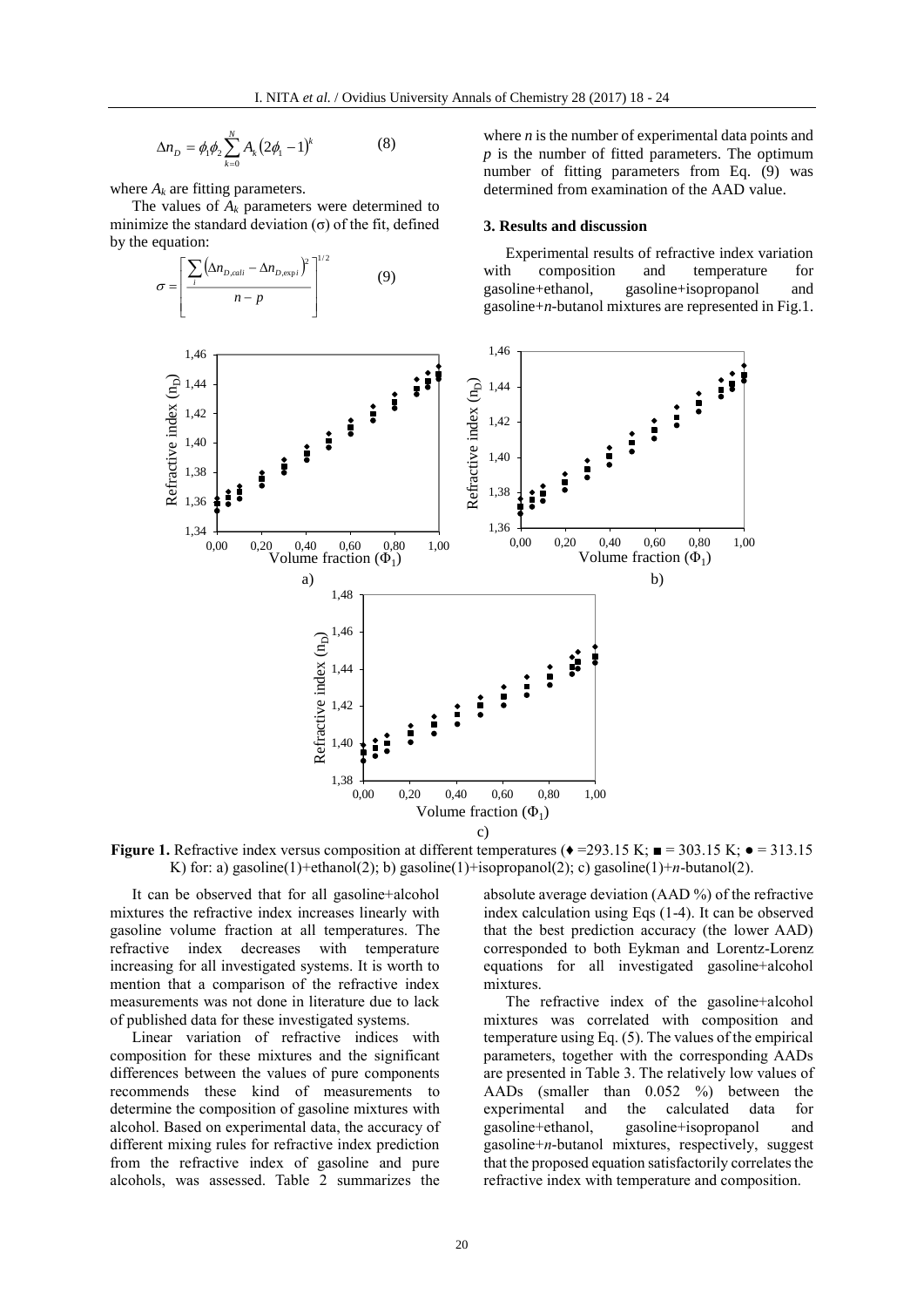Solutions of different alcohols: ethanol, isopropanol and n-butanol mixed with gasoline are not ideal systems as a result of the differences between polar molecules of the alcohol and the nonpolar or slightly hydrocarbon molecules from gasoline, thus resulting in different intermolecular forces and different molecular packing in the mixture, comparing to the pure components. The obtained deviations in refractive index for the gasoline-alcohol

mixtures indicate a non-ideal behavior of such systems.

The deviation in refractive index of binary mixtures calculated with Eq. (7) is plotted as points against volume fraction in Figure 2. The lines represent the correlation with Redlich-Kister equation (Eq. 8). The adjustable parameters from the Redlich-Kister equation, together with the corresponding standard deviations are presented in Table 4.



**Figure 2.** Deviation in refractive index versus volume fraction of gasoline  $(\Phi_1)$  at different temperatures ( $\bullet$ =293.15 K; ■ = 303.15 K; ● = 313.15 K) for: a) gasoline+ethanol; b) gasoline+isopropanol; c) gasoline+*n*butanol; the points- experimental data, the curves- Redlich-Kister correlation.

**Table 2.** Absolute average deviation (AAD, %) for the predictive estimation of refractive index of pseudo-binary gasoline+alcohol mixtures using different equations

|                 | AAD (%)              |       |          |  |  |
|-----------------|----------------------|-------|----------|--|--|
| <b>Equation</b> | 303.15 K<br>293.15 K |       | 313.15 K |  |  |
|                 | Gasoline+ethanol     |       |          |  |  |
| Lorentz-Lorenz  | 0.021                | 0.043 | 0.060    |  |  |
| Gladstone-Dale  | 0.042                | 0.069 | 0.085    |  |  |
| Newton          | 0.068                | 0.096 | 0.113    |  |  |
| Eykman          | 0.025                | 0.008 | 0.022    |  |  |
|                 | Gasoline+isopropanol |       |          |  |  |
| Lorentz-Lorenz  | 0.023                | 0.038 | 0.046    |  |  |
| Gladstone-Dale  | 0.042                | 0.057 | 0.101    |  |  |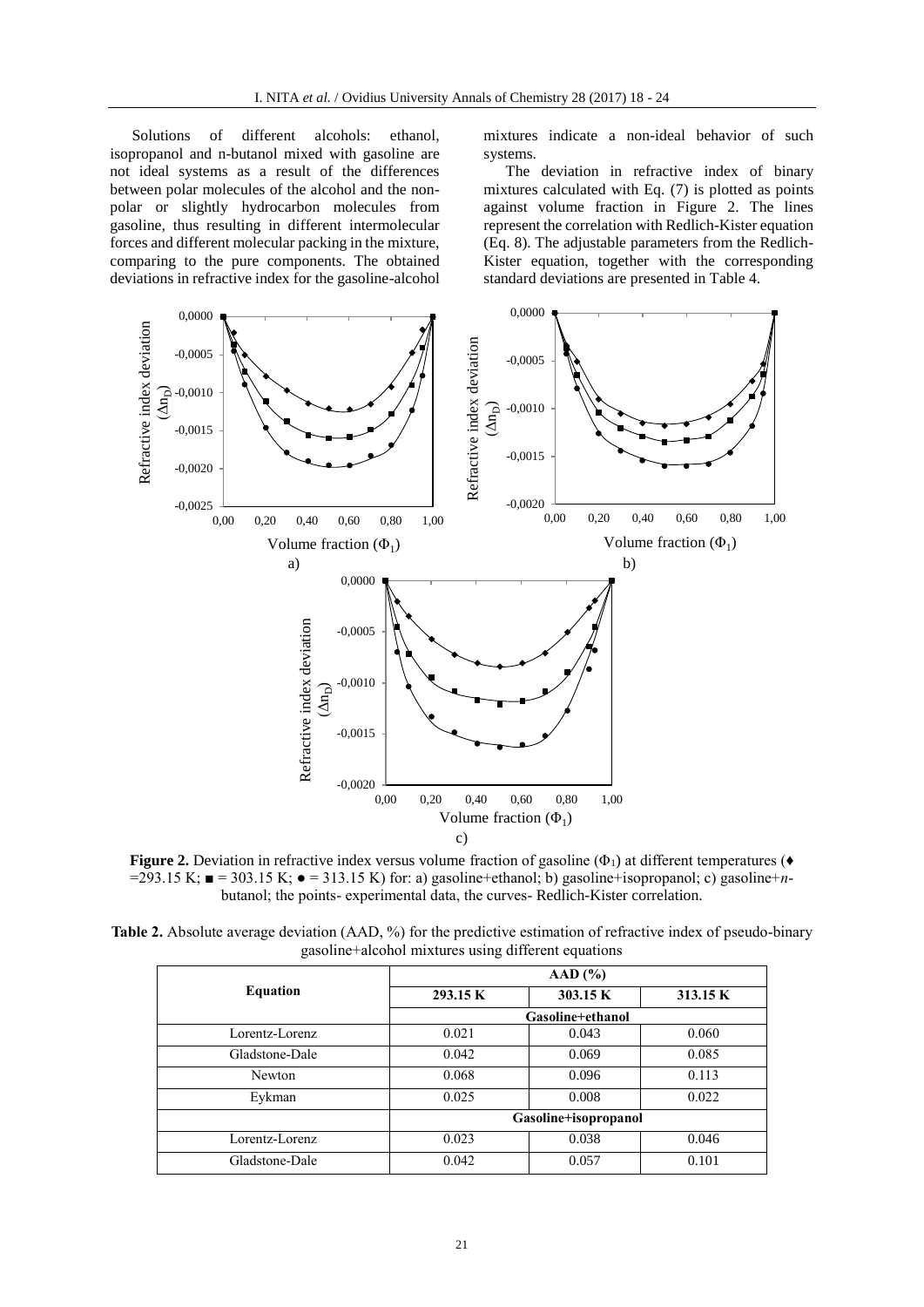| Newton         | 0.062                | 0.076 | 0.120 |  |  |
|----------------|----------------------|-------|-------|--|--|
| Eykman         | 0.002                | 0.013 | 0.056 |  |  |
|                | $Gasoline+n-butanol$ |       |       |  |  |
| Lorentz-Lorenz | 0.021                | 0.024 | 0.063 |  |  |
| Gladstone-Dale | 0.031                | 0.033 | 0.072 |  |  |
| Newton         | 0.040                | 0.042 | 0.082 |  |  |
| Eykman         | 0.009                | 0.012 | 0.051 |  |  |

**Table 3.** Fitting parameters and absolute average deviation (AAD, %) of the correlation of the refractive index with composition and temperature of gasoline+alcohol mixtures using Eq. (5)

| System               | Parameter |        |                   |        | Temperature | AAD    |
|----------------------|-----------|--------|-------------------|--------|-------------|--------|
|                      | a         | h      | $\mathcal{C}_{0}$ | d      | (K)         | $(\%)$ |
| Gasoline+ethanol     | 0.2108    | 0.0567 | 28.8530           | 1.9925 | 293.15      | 0.0209 |
|                      |           |        |                   |        | 303.15      | 0.0275 |
|                      |           |        |                   |        | 313.15      | 0.0257 |
|                      | 0.2181    | 0.0487 | 29.7020           | 1.3130 | 293.15      | 0.0125 |
| Gasoline+isopropanol |           |        |                   |        | 303.15      | 0.0299 |
|                      | 0.2181    |        |                   |        | 313.15      | 0.0513 |
|                      | 0.2471    | 0.0329 | 28.9170           | 1.2178 | 293.15      | 0.0210 |
| $Gasoline+n-butanol$ |           |        |                   |        | 303.15      | 0.0320 |
|                      |           |        |                   |        | 313.15      | 0.0499 |

**Table 4.** Fitting parameters of Redlich-Kister equation and corresponding standard deviations (σ) for deviation in refractive index of gasoline+alcohol mixtures

| System               | Temperature | Parameter    |           |                |           | $\sigma$ |
|----------------------|-------------|--------------|-----------|----------------|-----------|----------|
|                      | (K)         | $A_{\theta}$ | $A_I$     | A <sub>2</sub> | $A_3$     |          |
| Gasoline+ethanol     | 293.15      | $-0.0049$    | $-0.0014$ | $-0.0006$      | 0.0022    | 0.0028   |
|                      | 303.15      | $-0.0064$    | $-0.0005$ | $-0.0033$      | $-0.0009$ | 0.0014   |
|                      | 313.15      | $-0.0078$    | 0.0002    | $-0.0060$      | $-0.0045$ | 0.0018   |
|                      | 293.15      | $-0.0046$    | 0.0004    | $-0.0035$      | $-0.0026$ | 0.0026   |
| Gasoline+isopropanol | 303.15      | $-0.0053$    | 0.0002    | $-0.0047$      | $-0.0028$ | 0.0027   |
|                      | 313.15      | $-0.0062$    | 0.0002    | $-0.0069$      | $-0.0046$ | 0.0027   |
| $Gasoline+n-butanol$ | 293.15      | $-0.0034$    | $-0.0002$ | $-2.6E-0.5$    | 0.0011    | 0.0001   |
|                      | 303.15      | $-0.0047$    | $-0.0004$ | $-0.0036$      | 0.0016    | 0.0022   |
|                      | 313.15      | $-0.0064$    | $-0.0008$ | $-0.0060$      | 0.0031    | 0.0029   |

From Figure 2 it can be observed that the deviations in refractive index  $(\Delta n_D)$  for investigated systems are negative over the entire composition range and at all investigated temperatures. The deviation in refractive index increases with temperature increasing.

## **4. Conclusions**

The conclusions arising from this study are the followings:

- the refractive index of gasoline+ethanol, gasoline+isopropanol and gasoline+*n*butanol mixtures increases with gasoline volume fraction and decreases with temperature increasing;
- the refractive index of the studied gasoline+alcohol mixtures can be accurately predicted from the refractive index of

gasoline and alcohol, using both Eykman and Lorentz-Lorenz mixing rules;

- the deviations in refractive index  $(\Delta n_D)$  are negative over the entire composition range and at all investigated temperatures;
- the refractive indices can be used to determine the composition of these gasoline+alcohol systems.

# **Conflict of interests**

The authors declare that there is no conflict of interests.

# **References**

[1]. A.K. Thakur, A.K. Kaviti, R. Mehra, K.K.S. Mer, [Progress in performance analysis of](http://www.sciencedirect.com/science/article/pii/S1364032116307754)  [ethanol-gasoline blends on](http://www.sciencedirect.com/science/article/pii/S1364032116307754) SI engine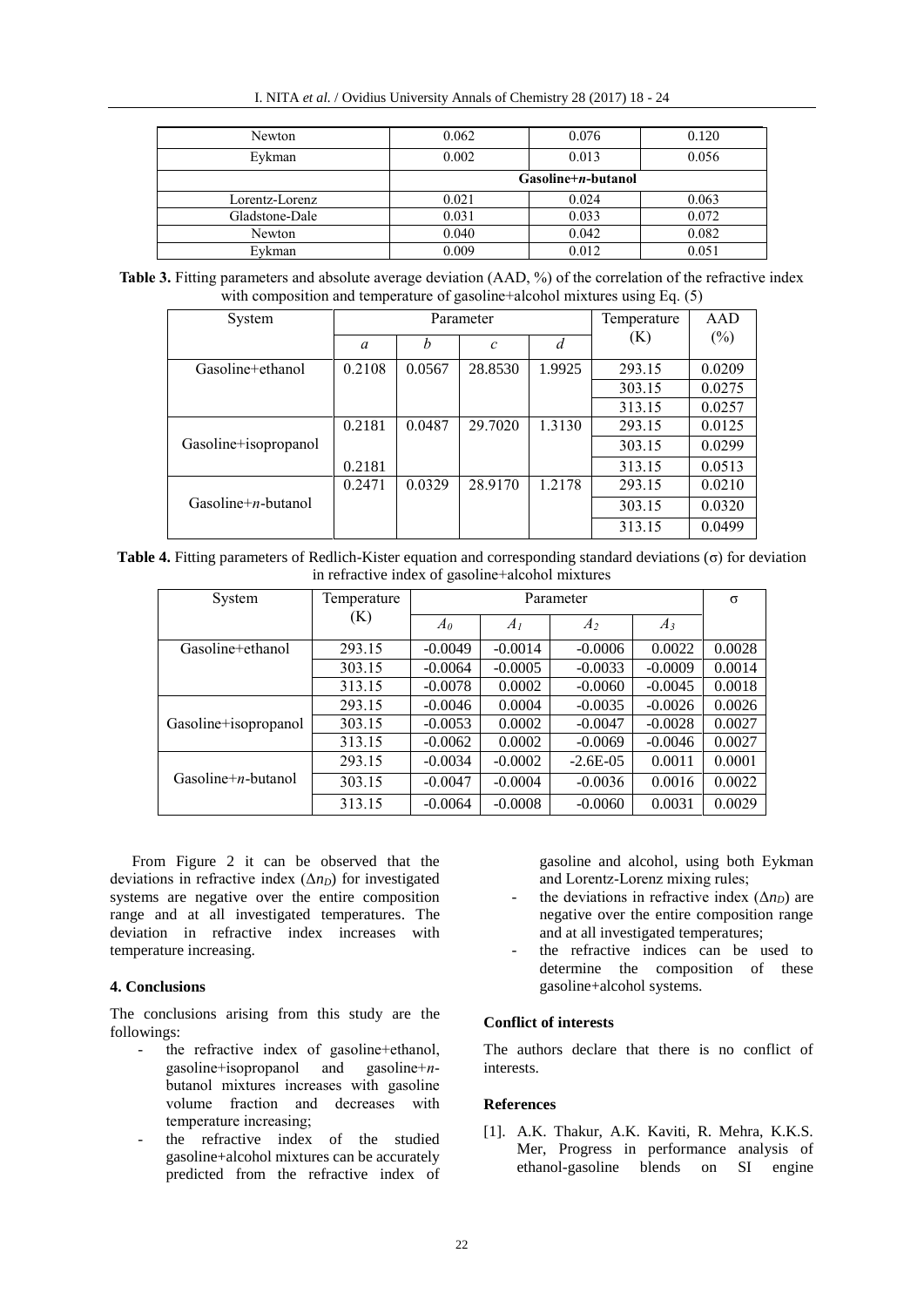Renewable and Sustainable Energy Reviews 69 (2017) 324-340.

https://doi.org/10.1016/j.rser.2016.11.056

[2]. V. Thangavel, S.Y. Momula, D.B. Gosala, R. Asvathanarayanan, Experimental studies on simultaneous injection of ethanol–gasoline and n-butanol–gasoline in the intake port of a four stroke SI engine, Renewable Energy 91 (2016) 347-360.

https://doi.org/10.1016/j.renene.2016.01.074

[3]. Y. Li, L. Meng, K. Nithyanandan, T. H. Lee, Y. Lin, C.F. Lee, S. Liao, Combustion, performance and emissions characteristics of a spark-ignition engine fueled with isopropanol*n*-butanol-ethanol and gasoline blends, Fuel 184 (2016) 864-872.

https://doi.org/10.1016/j.fuel.2016.07.063

- [4]. E.J. Barrientos, J.E. Anderson, M.M. Maricq, A.L. Boehman, Particulate matter indices using fuel smoke point for vehicle emission with gasoline, ethanol blends, and butanol blends, Combustion and Flame 167 (2016) 308-319. https://doi.org/10.1016/j.combustflame.2016.0 1.034
- [5]. B.M. Masum, H.H. Masjuki, M.A. Kalam, S.M. Palash, M. Habibullah, Effect of alcohol– gasoline blends optimization on fuel properties, performance and emissions of a SI engine, Journal of Cleaner Production 86 (2015) 230- 237.

https://doi.org/10.1016/j.jclepro.2014.08.032

[6]. T.M. Foong, K.J. Morganti, M.J. Brear, The octane numbers of ethanol blended with gasoline and its surrogates, Fuel 115 (2014) 727-739.

https://doi.org/10.1016/j.fuel.2013.07.105

[7]. L.M. Rodriguez-Anton, M. Hernandez-Campos, F. Sanz-Perez, Experimental determination of some physical properties of gasoline, ethanol and ETBE blends, Fuel 112 (2013) 178-184.

https://doi.org/10.1016/j.fuel.2013.04.087

[8]. L.M. Rodriguez-Anton, F. Gutierrez-Martin, Y. Doce, Physical properties of gasoline, isobutanol and ETBE binary blends in comparison with gasoline ethanol blends, Fuel 166 (2016) 73-78.

http://dx.doi.org/10.1016/j.fuel.2015.10.106

[9]. I. Nita, O. Iulian, E. Geacai, S. Osman, Physicochemical properties of the pseudo-binary mixture gasoline + 1 – butanol, Energy Procedia 95 (2016) 330-336.

<https://doi.org/10.1016/j.egypro.2016.09.017>

[10]. I. Nita, S. Geacai, A. Neagu, E. Geacai, Estimation of the refractive index of diesel fuel+biodiesel blends, Ovidius University Annals of Chemistry 24 (2013) 24-26. https://doi.org/10.2478/auoc-2013-0005

[11]. B.V. Sakhnevitch, M.V. Kirgina, N.V. Chekancev, E.D. Ivanchina, A.A. Syskina, Complex System for Gasoline Blending Maintenance, Procedia Chemistry 10 (2014) 289-296.

https://doi.org/10.1016/j.proche.2014.10.049

[12]. V.F. Nikolaev, I.I. Tabrisov, A.I. Penkovsky, R.B. Sultanova, Express method for total content assessment of aromatic hydrocarbons and oxygen in finished gasolines by refractometry and densimetry, Fuel 142 (2015) 94-101.

http://dx.doi.org/10.1016/j.fuel.2014.10.042

- [13]. H. Wei, D. Feng, J. Pan, J. Shao, M. Pan, Knock characteristics of SI engine fueled with nbutanol in combination with different EGR rate, Energy 118 (2017) 190-196. https://doi.org/10.1016/j.energy.2016.11.134
- [14]. P.S. Veloo, Y.L. Wang, F.N. Egolfopoulos, C.K. Westbrook, A comparative experimental and computational study of methanol, ethanol, and *n*-butanol flames, Combustion and Flame 157 (2010) 1989-2004. https://doi.org/10.1016/j.combustflame.2010.0 4.001
- [15]. X. Wang, A.B. Eberhardt, E. Galluci, K. Scrivener, Assessment of early age properties of cementitious system through isopropanol–water replacement in the mixing water, Cement and Concrete Research 84 (2016) 76-84. [https://doi.org/10.1016/j.cemconres.2016.02.00](https://doi.org/10.1016/j.cemconres.2016.02.009) [9](https://doi.org/10.1016/j.cemconres.2016.02.009)
- [16]. F.M. Pang, C.E. Seng, T.T. Teng, M.H. Ibrahim, Densities and viscosities of aqueous solutions of 1-propanol and 2-propanol at temperatures from 293.15 K to 333.15 K, Journal of Molecular Liquids 136 (2007) 71-78. https://doi.org/10.1016/j.molliq.2007.01.003
- [17]. V.V.E. Prasad, S.B. Agrawal, A.B. Bajaj, D.H.L. Prasad, [Density and Viscosity of](http://www.tandfonline.com/doi/abs/10.1080/00319100008030290)  [Methanol + Trichloroethylene,](http://www.tandfonline.com/doi/abs/10.1080/00319100008030290) *n*-Propanol + [Trichloroethylene and](http://www.tandfonline.com/doi/abs/10.1080/00319100008030290) *n*-Butanol + [Trichloroethylene Mixtures,](http://www.tandfonline.com/doi/abs/10.1080/00319100008030290) Physics and Chemistry of Liquids. An International Journal 38 (2000) 433-438.

http://dx.doi.org/10.1080/00319100008030290

[18]. E. Quijada-Maldonado, G.W. Meindersma, A.B. de Haan[, Viscosity and density data for the](http://www.sciencedirect.com/science/article/pii/S0021961412003382)  [ternary system water\(1\)–ethanol\(2\)–ethylene](http://www.sciencedirect.com/science/article/pii/S0021961412003382)  [glycol\(3\) between 298.15 K and 328.15 K,](http://www.sciencedirect.com/science/article/pii/S0021961412003382) Journal of Chemical Thermodynamics 57 (2013) 500-505.

http://dx.doi.org/10.1016/j.jct.2012.08.024

[19]. W. Qian, Y. Xu, H. Zhu, C. Yu, [Properties of](http://www.sciencedirect.com/science/article/pii/S0021961412000201)  [pure 1-methylimidazolium acetate ionic liquid](http://www.sciencedirect.com/science/article/pii/S0021961412000201)  [and its binary mixtures with alcohols,](http://www.sciencedirect.com/science/article/pii/S0021961412000201) Journal of Chemical Thermodynamics 49 (2012) 87-94. http://dx.doi.org 10.1016/j.jct.2012.01.013